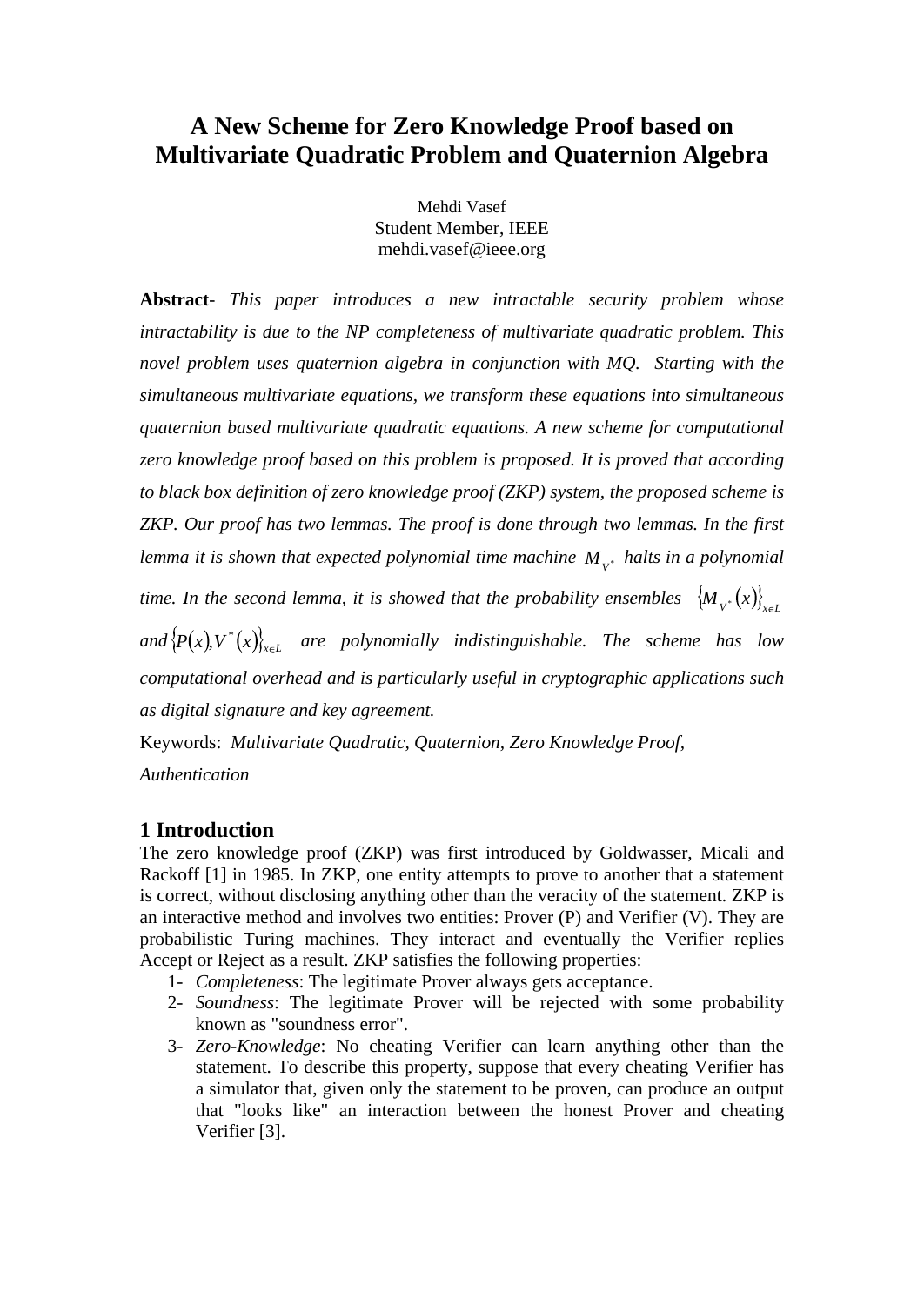The ZKP can be defined in a formal mathematical way known as *black box definition* for ZKP systems [2,3].

**Definition 1:** Let  $\langle P, V \rangle$  be an interactive proof system for a language L. We say the proof system $\langle P,V \rangle$  is zero knowledge for L, if for every expected polynomial time interactive Turing machine  $V^*$ , there exists an ordinary expected polynomial time machine  $M_{V^*}$  such that the probability ensembles  $\{M_{V^*}(x)\}_{x \in L}$  and  $\{P(x), V^*(x)\}_{x \in L}$  $M_{v^*}(x)$  and  ${P(x)}V^*(x)$ <sub>xel</sub>  $\{X\}_{x \in L}$  and  $\{P(x), V^*(x)\}_{x \in L}$  $,V^*(x)\}_{x\in L}$ are polynomially indistinguishable.

This paper introduces a novel intractable problem based on the hardness of the multivariate quadratic problem in conjunction with quaternion algebra. Accordingly, it proposes a new scheme based on this problem. The scheme does not have the weaknesses of existing comparable schemes.

The reminder of paper is organized as follows. Section 2 briefs some mathematical preliminaries such as quaternion and multivariate quadratic problem. Section 3 presents the novel intractable problem, as well as the new zero knowledge proof scheme, and then compares the scheme with comparable existing ZKP schemes qualitatively. Section 4 concludes the paper.

## **2. Related Works**

Fiat and Shamir [4] presented a simple identification and signature scheme that enables any user to prove his identity and the authenticity of his messages. The hardness of this task is based on RSA problem.

Micali and Shamir [5] presented an improvement to their previous scheme that reduces the verifier's complexity to less than 2 modular multiplications and leaves the prover's complexity unchanged. Although it is computationally fast, it is still based on RSA problem.

Fiege et al [6] introduced the notion of interactive proofs of assertions to interactive proofs of knowledge. This leads to the definition of unrestricted input zero-knowledge proofs of knowledge in which the Prover demonstrates possession of knowledge without revealing any computational information. Their identification scheme is provably secure if factoring is difficult and practical implementations are about 2 orders of magnitude faster than RSA-based identification schemes

Ong-Schnorr identification and signatures [7] are variants of the Fiat-Shamir scheme with short and fast communication and signatures. This scheme uses secret keys that are square roots modulo N of the public keys, whereas Fiat-Shamir uses square roots modulo N. Its security is based on the intractability of certain discrete logarithm problems. It is also proven to be secure against passive and concurrent attacks under DLP assumption.

Guillou and Quisquater (GQ) identification scheme [8] is an extension to Fiat-Shamir scheme, which reduces the number of exchanged messages and memory requirements for secret keys. Security of GQ is based on intractability of RSA problem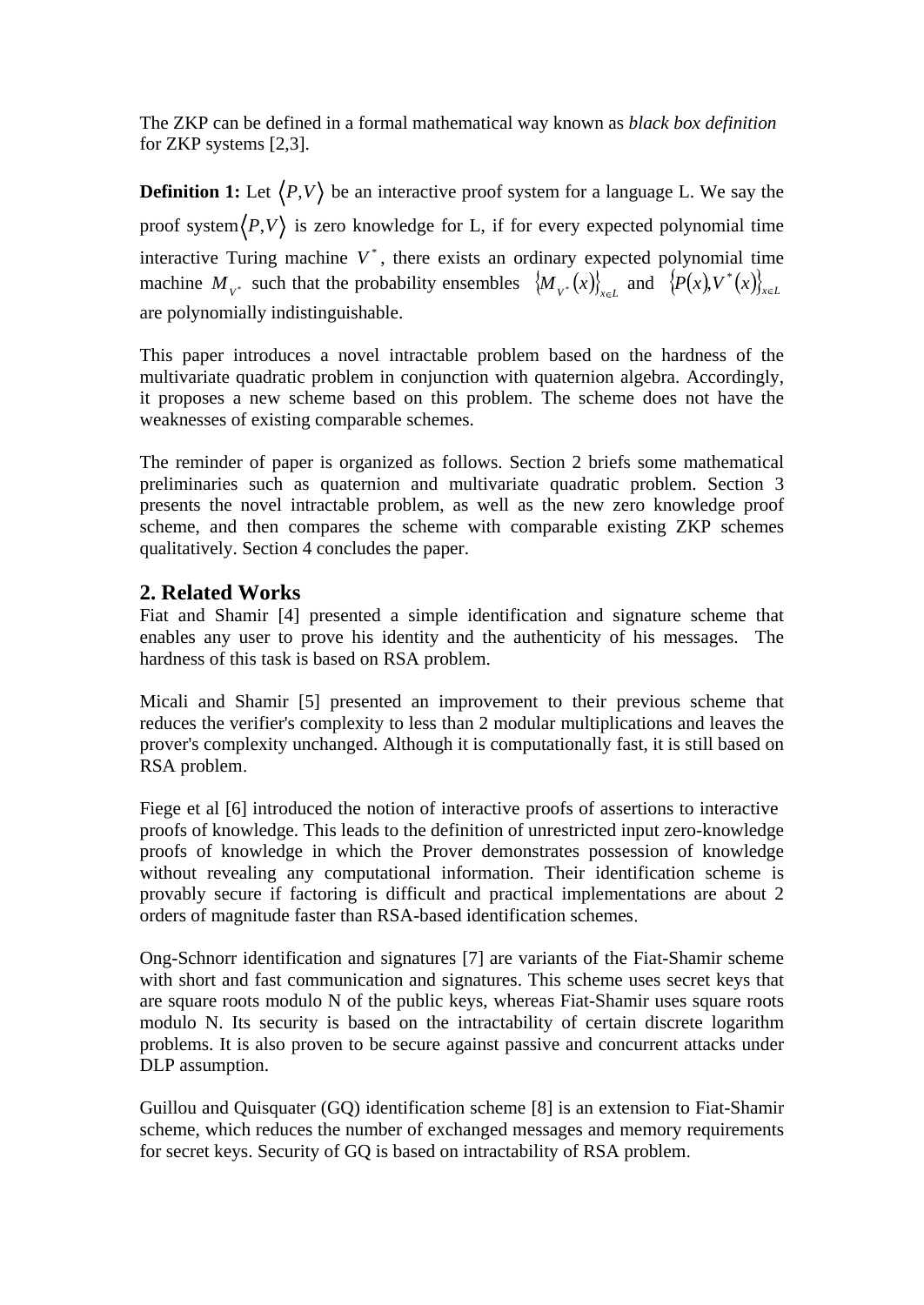Goldwasser and Kalai [9] showed that the signature based on Fiat-Shamir (and also Fiege-Fiat-Shamir) is forgeable.

Wolf [21] shows how zero know proofs can be used to solve authentication problems. Furthermore he demonstrates how the Isomorphism of Polynomials and Multivariate Quadratic equations can be combined to obtain a new and practical Zero-Knowledge scheme.

Courtois [20] proposes a new Zero-knowledge scheme based on an NP-complete problem known as MinRank. It can be used to prove in Zero-knowledge a solution to any problem described by multivariate equations.

## **2. Mathematical Preliminaries**

### **2.1 Quaternion**

Quaternion is the extension of complex numbers in 4 dimension which was introduced by Irish mathematician, William Hamilton in 1843 [10,11,12]. A quaternion number can be represented as  $q = x_i i + x_2 j + x_3 j + x_4 k$  or or  $q = (x_1 \ x_2 \ x_3 \ x_4)$  in which  $i^2 = j^2 = k = -1$ ,  $ij = k$ ;  $jk = i$ ;  $ki = j$  and  $ji = -k; kj = -i; ik = -j$ . The conjugate of the quaternion number is shown as  $\sim q = (x_1 - x_2 - x_3 - x_4)$ , while the norm of *q* is represented as  $q \sim q = (N_q)^2$ <br>(*N*)<sup>2</sup> –  $x^2 + x^2 + x^2 + x^2$  $\sim q = (N_q)^2$ 4  $2 + x^2$  $3^{1}$   $\mathcal{A}_{4}$ .  $2 + x^2 + x^2$  $2 + \lambda_3 + \lambda_4$ .  $2x^2 + x^2 + x^2$  $1 + \lambda_2 + \lambda_3 + \lambda_4$ .  $2 - x^2 + x^2 + x^2$  $(N_q)^2 = x_1^2 + x_2^2 + x_3^2 + x_4^2$ . . A construction of the construction of the construction of the construction of the construction of the constr<br>The construction of the construction of the construction of the construction of the construction of the constr

The addition and subtraction of two quaternion numbers is similar to those of complex numbers. The multiplication of two quaternion numbers is shown as  $3 - (4)$   $42$   $43$   $41$  m which.  $q_3 = (z_1 \quad z_2 \quad z_3 \quad z_4)$  in which :

$$
z_1 = x_1y_1 - x_2y_2 - x_3y_3 - x_4y_4
$$
  
\n
$$
z_2 = x_1y_2 + x_2y_1 + x_3y_4 - x_4y_3
$$
  
\n
$$
z_3 = x_1y_3 - x_2y_4 + x_3y_1 + x_4y_2
$$
  
\n
$$
z_4 = x_1y_4 + x_2y_3 - x_3y_2 + x_4y_1
$$

The transformation of a vector *v* under a quaternion is defined as:

 $[0, v'] = q$ .[0, *v*]. ~ *q* 

This transformation can be in matrix form  $v' = Mv$ , that is:

$$
M = \begin{pmatrix} 1 - 2y^2 - 2z^2 & 2xy - 2wz & 2zx + 2wy \\ 2xy + 2wz & 1 - 2x^2 - 2z^2 & 2yz - 2wx \\ 2zx - 2wy & 2yz + 2wx & 1 - 2x^2 - 2y^2 \end{pmatrix}
$$

### **2.2 Multivariate Quadratic Problem**

In this section we review a multivariate quadratic problem. Let  $p_1$  and  $p_m$  denote multivariate polynomials and  $y_1$ , ...,  $y_m \in F$  represent filed elements. The  $p_1$  and  $p_m$  denote  $y_1$ ,  $\ldots$ ,  $y_m \in F$  represent filed elements. The Simultaneous Multivariate quadratic Equation (SME) is defined as follows:

$$
y_1 = p_1(x_1,...,x_n)
$$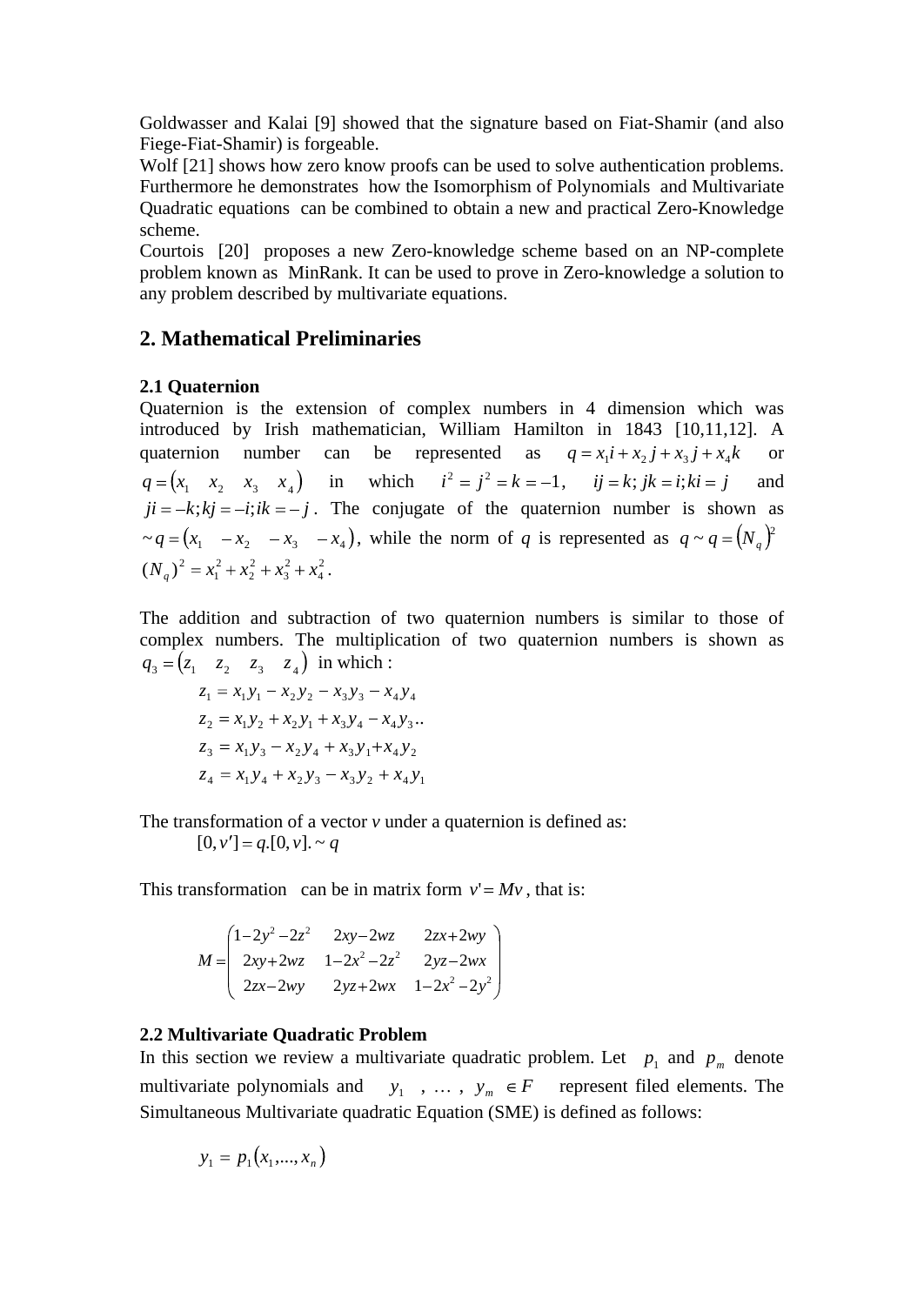$$
y_2 = p_2(x_1,...,x_n)
$$
  
...  

$$
y_m = p_m(x_1,...,x_n)
$$

The polynomial  $p_i$  is denoted by:

$$
p_{1}(x_{1},...,x_{n}) = \sum_{1 \leq j \leq k \leq n} \gamma_{1,j,k} x_{j} x_{k} + \sum_{j=1}^{n} \beta_{1,j} x_{j} + \alpha_{1}
$$
  
\n
$$
p_{i}(x_{1},...,x_{n}) = \sum_{1 \leq j \leq k \leq n} \gamma_{i,j,k} x_{j} x_{k} + \sum_{j=1}^{n} \beta_{i,j} x_{j} + \alpha_{i}
$$
  
\n
$$
p_{m}(x_{1},...,x_{n}) = \sum_{1 \leq j \leq k \leq n} \gamma_{m,j,k} x_{j} x_{k} + \sum_{j=1}^{n} \beta_{m,j} x_{j} + \alpha_{m}
$$

Generally the SME can have *n* variables and *m* equations. Solution of SME is NP complete and is hard on average. Based on this MQ, some public key systems have been proposed. Some of them are HEF [13], MIA [14], and UOV [15]. Patarin [16] attacked MIA. Courtois [17] broke HEF. UOV was unsecured due to the successful attack by Braeken et al [18]. We are only concerned about MQ problem as a basis for our interactable problem.

## **3. Our Proposition**

#### **3.1 A New Intractable Problem**

We would like to combine the quaternion algebra with MQ problem to construct a new intractable problem. The public key crypto (PKC) systems based on MQ problem have shorter key and signature lengths. The encryption and decryption time in these systems is shorter in comparison to other PKCs. Furthermore, in some cryptographic applications that require multiple keys, instead of a single key as a private key and public key, the conventional PKC systems have low computational overheads. Motivated by this, we would like to use MQ problem for such applications. We use quaternion algebra to achieve this goal. The quaternion based multivariate quadratic problem is formulated as in the following.

Starting with the SME, we reorganize these equations such that:

$$
\sum_{i=1}^{n} q_i \left[ 0 \quad v_{i,1} \right] \sim q_i + \sum_{i=1}^{n} b_{i,1} q_i + q_{c,1} = q_{m1} (q_1, q_2, ..., q_n)
$$
\n
$$
\sum_{i=1}^{n} q_i \left[ 0 \quad v_{i,j} \right] \sim q_i + \sum_{i=1}^{n} b_{i,j} q_i + q_{c,j} = q_{mj} (q_1, q_2, ..., q_n)
$$
\n
$$
\sum_{i=1}^{n} q_i \left[ 0 \quad v_{i,m} \right] \sim q_i + \sum_{i=1}^{n} b_{i,m} q_i + q_{c,m} = q_{mm} (q_1, q_2, ..., q_n)
$$

We call this set of equations Simultaneous Quaternion Multivariate Quadratic (SQMQ). Note that there is an isomorphism between SQMQ and SME. The number of variables in quaternion form is *n* and the number of equations is *m* . Instead of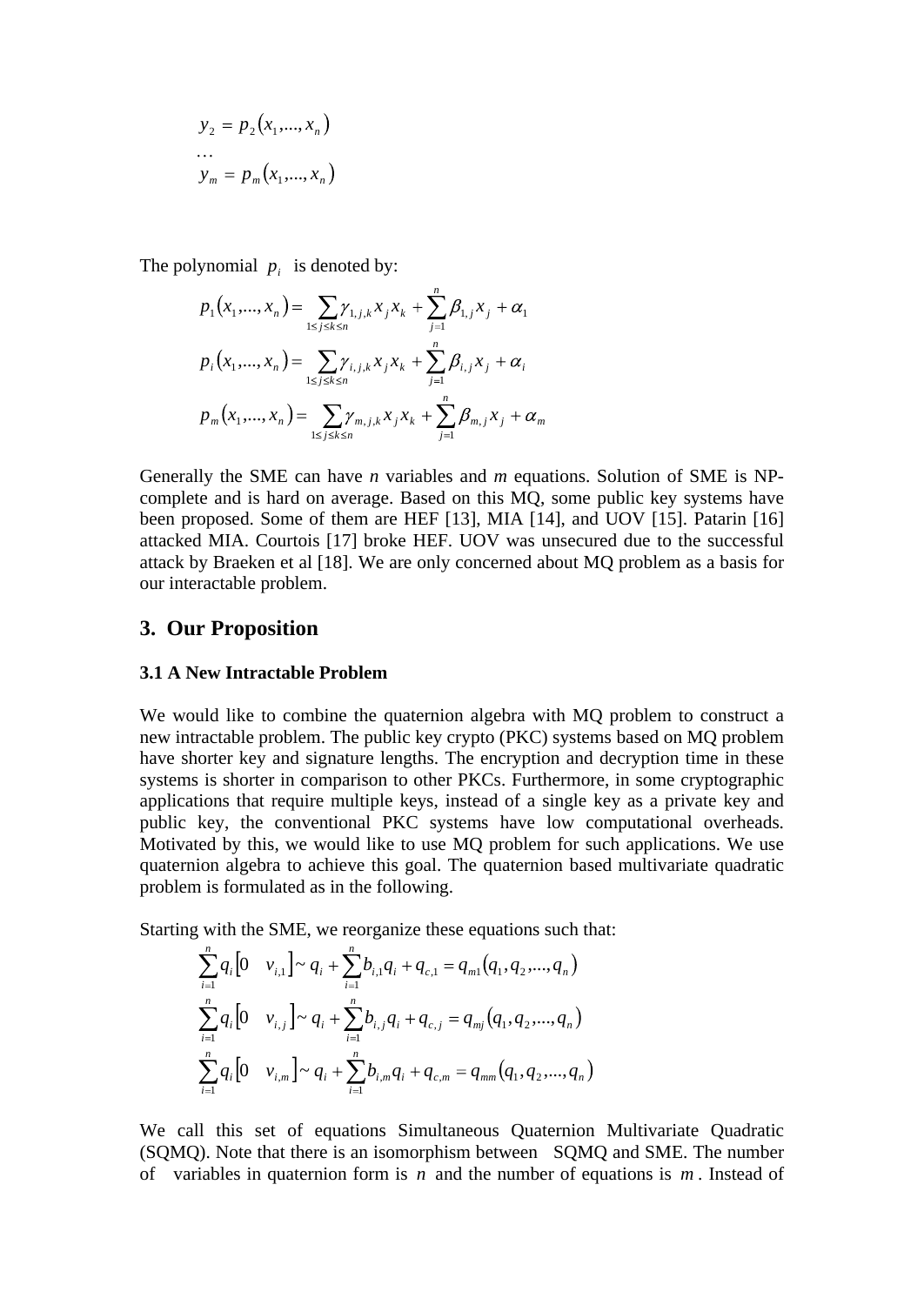finding  $x_i$ , we would like to find  $q_i = (x_{1,i} \ x_{2,i} \ x_{3,i} \ x_{4,i})$ . Note that both  $x_i$  and . Note that both  $x_i$  and  $q_i$  have several bits. The elements of the quaternion can be regarded as a key in a cryptographic system with multiple keys. The number of variables is much greater than the number of equations.

In the next section we will propose our new ZKP scheme based on this problem.

#### **3.2 The Proposed Scheme for Zero Knowledge Proof**

The scheme for ZKP is described in this section. Any NP complete intractable security problem can be used to accomplish ZKP [19]. We use our intractable problem to propose a ZKP scheme.

Prover and Verifier play several rounds of a game that is explained step by step below. Each time they use random coin tosses.

1. At the beginning of each round, Prover generates two sets of simultaneous SQMQ and sends them to the verifier. Two sets of equations are illustrated below:

Set 1:

$$
\sum_{i=1}^{n} q_i \left[ 0 \quad v_{i,1} \right] \sim q_i + \sum_{i=1}^{n} b_{i,1} q_i + q_{c,1} = q_{m1} (q_1, q_2, ..., q_n)
$$
\n
$$
\sum_{i=1}^{n} q_i \left[ 0 \quad v_{i,j} \right] \sim q_i + \sum_{i=1}^{n} b_{i,j} q_i + q_{c,j} = q_{mj} (q_1, q_2, ..., q_n)
$$
\n
$$
\sum_{i=1}^{n} q_i \left[ 0 \quad v_{i,m} \right] \sim q_i + \sum_{i=1}^{n} b_{i,m} q_i + q_{c,m} = q_{mm} (q_1, q_2, ..., q_n)
$$
\nSet 2:

$$
\sum_{i=1}^{n} q_i \left[ 0 \quad v_{i,1} \right] \sim q_i + \sum_{i=1}^{n} b_{i,1} q_i + q_{c,1} = q_{m1}(q_1, q_2, ..., q_n)
$$
\n
$$
\sum_{i=1}^{n} q_i \left[ 0 \quad v_{i,j} \right] \sim q_i + \sum_{i=1}^{n} b_{i,j} q_i + q_{c,j} = q_{mj}(q_1, q_2, ..., q_n)
$$
\n
$$
\sum_{i=1}^{n} q_i \left[ 0 \quad v_{i,m} \right] \sim q_i + \sum_{i=1}^{n} b_{i,m} q_i + q_{c,m} = q_{mm}(q_1, q_2, ..., q_n)
$$

- 2. Verifier chooses randomly  $\alpha \in \{0,1\}$ , and sends it to Prover; intuitively, Verifier asks Prover to find the hash function of the solution of these two sets of SQMQ equations, that is to find  $H(q_1),...,H(q_i),...,H(q_n)$  or  $H(q_1), \ldots, H(q_i), \ldots, H(q_n).$ '' $H(q_i),..., H(q_n).$  $, ..., H(q_n)$ .  $H(q_n)$ . . A construction of the construction of the construction of the construction of the construction of the construction of the construction of the construction of the construction of the construction of the construction of th
- 3. Verifier randomly chooses one of two questions to ask Prover. He can then ask either to find a solution to first set of SQMQ equations or the second one.
- 4. In this step, Prover is asked to send the solution for these sets of equations. Prover does not send the exact solution of these two sets of equations.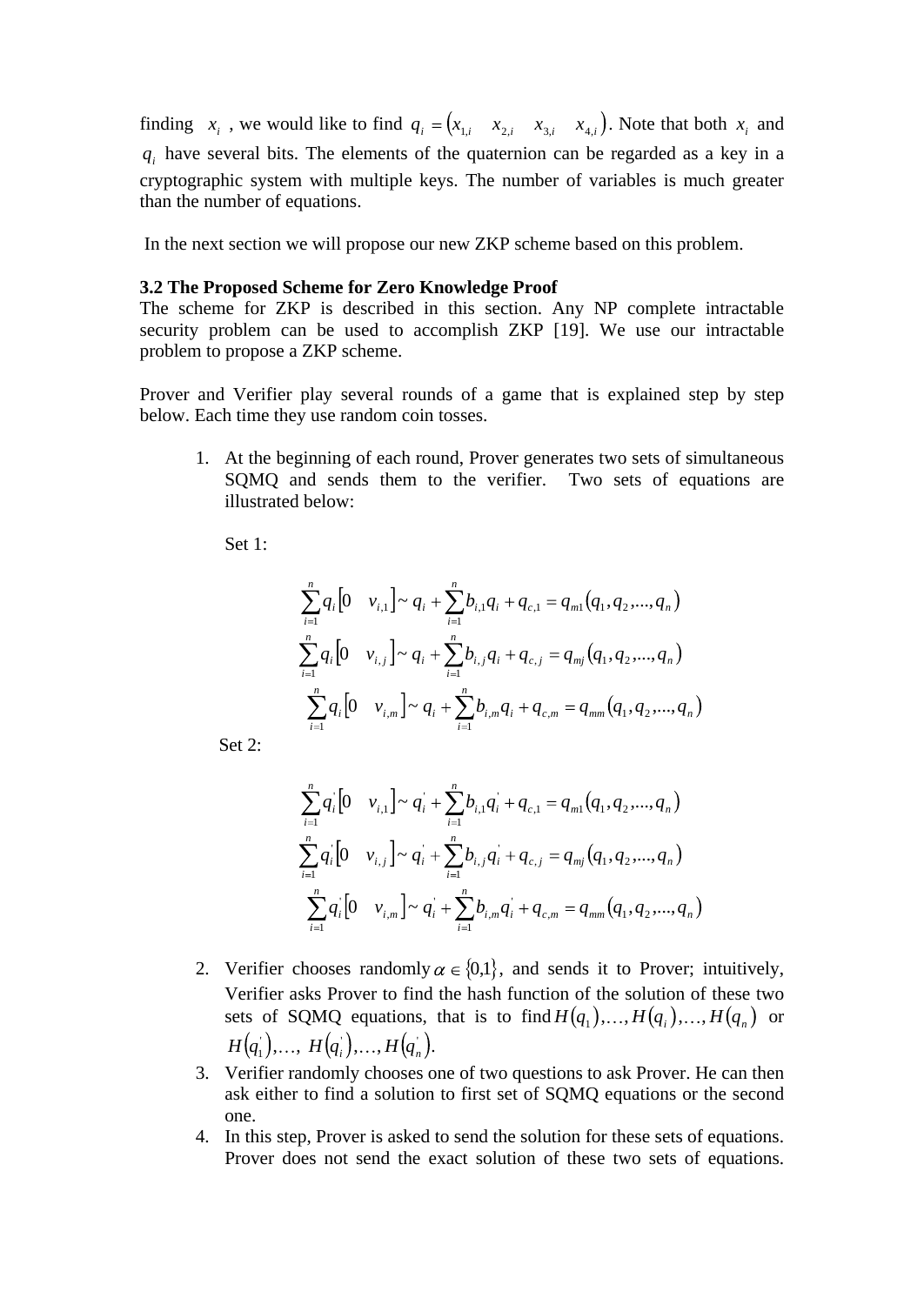Instead, he uses one way hash function of their solutions. He uses  $H(q_1)$  instead of  $q_1$ . The hash function  $H(q_1)$  is the function that given the quaternion  $q_1$ , generates quaternion  $q_1$ . For Set 1 we have:  $q_1$ . For Set 1 we have:

$$
\sum_{i=1}^{n} H(q_i) [0 \quad v_{i,1}] \sim H(q_i) + \sum_{i=1}^{n} b_{i,1} H(q_i) + q_{c,1} = T_{m1}
$$
\n
$$
\sum_{i=1}^{n} H(q_i) [0 \quad v_{i,j}] \sim H(q_i) + \sum_{i=1}^{n} b_{i,j} H(q_i) + q_{c,1} = T_{mj}
$$
\n
$$
\sum_{i=1}^{n} H(q_i) [0 \quad v_{i,m}] \sim H(q_i) + \sum_{i=1}^{n} b_{i,m} H(q_i) + q_{c,1} = T_{mm}
$$

If Prover is asked to find the solution of first set of equations, he sends the hash function of the solution of these equations and the  $T_1$ , ...,  $T_m$ . Verifier  $, \ldots, T_m$ . Verifier . Verifier accepts if by inserting the hash function of the solutions in the SQMQ, the answers are  $T_1, \ldots, T_m$ .  $, ..., T_m$ . . A construction of the construction of the construction of the construction of the construction of the construction

5. Prover is asked to send the solution for the second set of equations. For Set2 we have :

$$
\sum_{i=1}^{n} H(q_i) [0 \quad v_{i,1}] \sim H(q_i) + \sum_{i=1}^{n} b_{i,1} H(q_i) + q_{c,1} = T_{m1}
$$
\n
$$
\sum_{i=1}^{n} H(q_i) [0 \quad v_{i,j}] \sim H(q_i) + \sum_{i=1}^{n} b_{i,j} H(q_i) + q_{c,j} = T_{mj}
$$
\n
$$
\sum_{i=1}^{n} H(q_i) [0 \quad v_{i,m}] \sim H(q_i) + \sum_{i=1}^{n} b_{i,m} H(q_i) + q_{c,m} = T_{mm}
$$

Prover sends  $H(q_i)$ ,  $T_{m1}$ ,..., $T_{mm}$ . He sends the solution to Verifier. Verifier checks if by inserting the hash function of the solutions in the SQMQ, the answers are  $T_1$ , ... and  $T_m$ . ,... and  $T_m$ . answers are  $T_1$ ,... and  $T_m$ .  $T_m^{\dagger}$ . . A construction of the construction of the construction of the construction of the construction of the constr<br>The construction of the construction of the construction of the construction of the construction of the constr

During each round, Prover does not know which question he will be asked until after giving him the solution to the equation. So in order to answer both questions, he should know how to solve the QMQ and Verifier becomes convinced after some number of rounds that Prover knows this information.

However, the Prover's answer does not reveal the solution of the QMQ equations. Each round, Verifier will gain only the hash function of the solution of these two sets of SQMQ equations and cannot obtain the exact solution of these equations. Therefore, the chance of fooling Verifier is  $1/2^n$ . Therefore, the chance of fooling Verifier is 1/2".<br>If Verifier successfully completes *m* iterations of the above steps, he accepts.

*Theorem 1*: The proposed scheme constitutes a zero knowledge interactive proof for quaternion multivariate quadratic according to Definition 1 (given in Section 1).

*Proof:* According to Definition 1, we must show that:

- 1. The expected interactive Turing machine stops polynomially
- 2. The two probability distribution of  $\{M_{V^*}(x)\}_{x \in L}$  and  $\{P(x), V^*(x)\}_{x \in L}$  are indistinguishable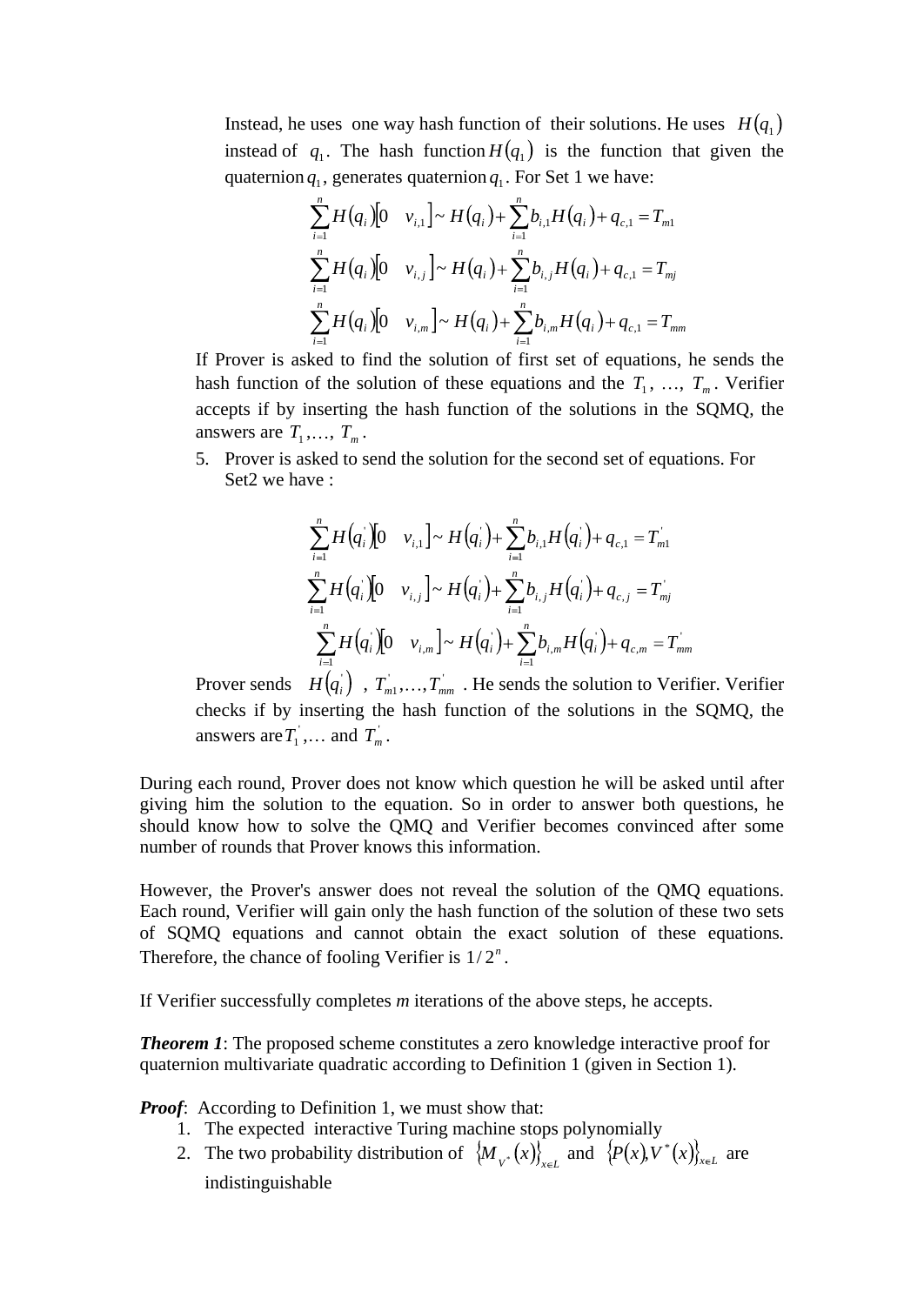Let  $V^*$  be an arbitrary, fixed, expected polynomial time interactive machine. We consider that the expected polynomial time machine  $M_{\nu^*}$  generates a probability  $V^*$  subtained a productively distribution is identical to the probability distribution induced by  $V^*$  tapes, while it interacts with Prover. The interactive machine  $V^*$  is used in order to construct the machine  $M_{v^*}$ . Intuitively speaking,  $M_{v^*}$  attempts to guess which question he will be  $V^*$  accompts to gave when question no will be asked (computing the hash function of the solution of the first set of SQMQ equations or computing the second set of SQMQ equations).  $M_{v^*}$  is constructed in a lucky way,  $V^*$  is constructed in a racity way, that is the cases which  $M_{V^*}$  fails is discarded and nothing appears in its output. It is evident that the cases which lead to  $M_{V^*}$  success and the cases that lead to its failure are identical. The probability spaces of these two cases are similar and both of them are uniform.

We would like to explain more about the simulation machine  $M_{v^*}$ . When the  $V^*$   $\cdots$   $\cdots$   $\cdots$ . When the interactive machine is invoked for several times, machine  $M_{v^*}$  will place the  $V^*$  will place the common input on the input tape of  $V^*$  and a fixed sequence of randomly chosen bits on its random tape. Hence, the contents of the random tape are not changed for the rest of the simulation. We encounter two cases. In the first case, all the rounds of the  $V^*$  on input x take at most *n* steps, which is a fixed polynomial. On the contrary, in the second case,  $V^*$  is expected to be polynomial and there may be no bound on the number of coin tosses that may be used on a specific input  $x$ . In simple words, the number of iterations  $(m)$  in the proposed scheme can be finite or infinite.  $V^*$  requires some random string of bits (denoted by  $r$ ) when the simulation starts and never is changed during the simulation.

The contents of the communication-record tape are constructed in the following *m* rounds:

#### *Round i :*

- 1.  $M_{V^*}$  chooses randomly  $\beta \in \{0,1\}$  and sets its output *o* with  $H(q_1)$ ,  $H(q_i)$ ,  $H(q_n)$ . These are the solution that Prover sends in round *i*. Note that *o* is the message that  $V^*$  sends an input *x*. This input is in fact the two sets of SQMQ and internal coin tosses *r* after receiving the solution of the equation.
- 2. There are two cases:
	- *Case1 (lucky case)*:

Machine  $M_{v^*}$  appends  $H(q_1),...,H(q_i),...,H(q_n)$  to a communication tape; machine  $M_{V^*}$  asks  $V^*$  to send the hash function of solution and validates the answer.

*Case2 (unlucky case)*:

Machine  $M_{V^*}$  repeats the current round. It is noteworthy that nothing is appended to the tape, *i* is not increased and the steps 1 and 2 are repeated.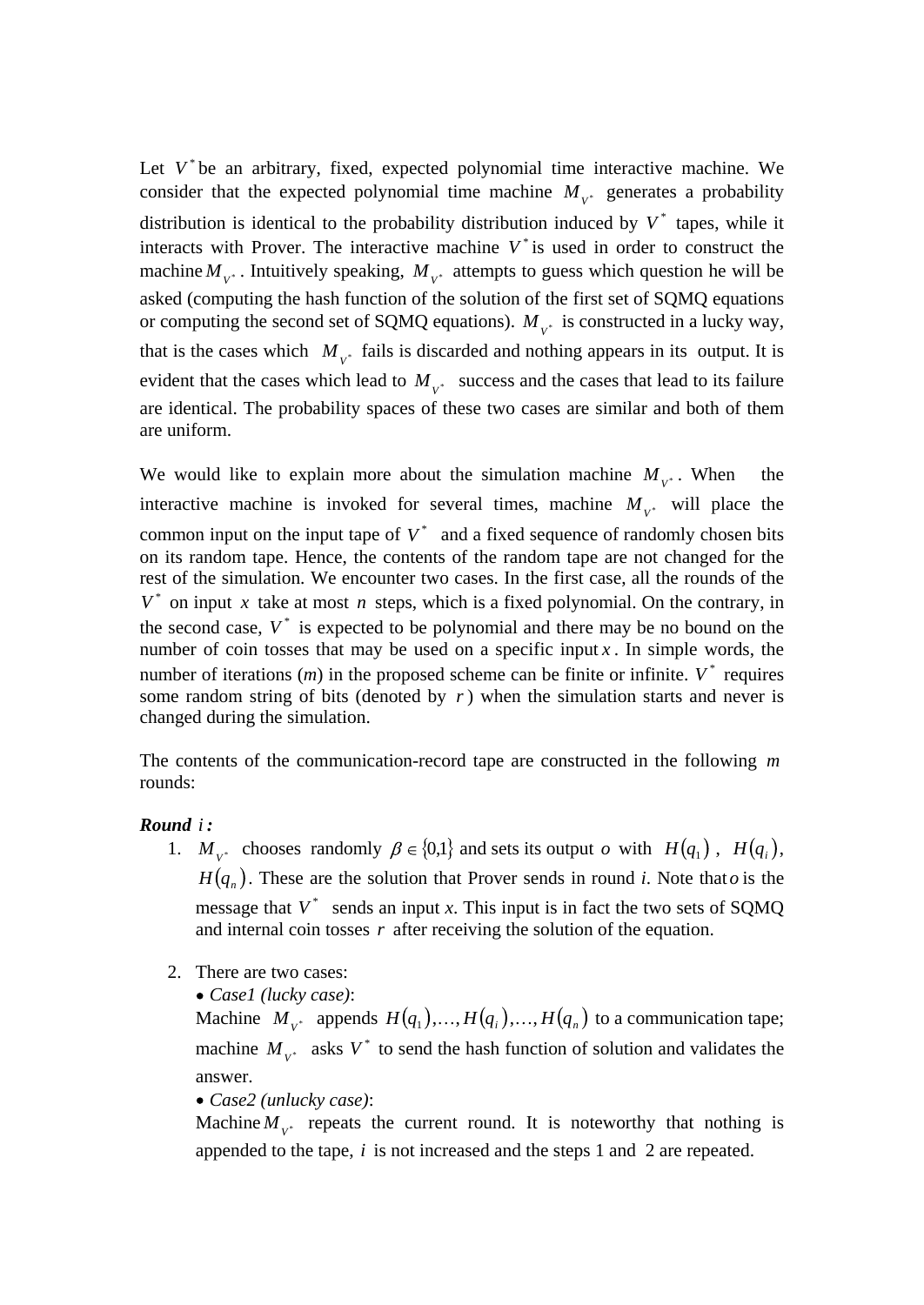If all the rounds are successfully completed,  $M_{v^*}$  stops outputting  $(o, r_1)$ , where  $r_1$  is  $V^*$  below below the  $(0, 1)$ , where  $I_1$  is  $(\rho, r_1)$ , where  $r_1$  is  $r_1$  is the prefix of string *r* scanned by  $V^*$  on input *x*, and *r* is internal coin tosses.

We should prove the validity of above communication-record tape construction. First in Lemma 1, we show that  $M_{V^*}$  halts in expected polynomial time. Second, in Lemma 2, we prove that the output distribution generated by  $M_{v^*}$  equals the  $V^*$  equal to  $V^*$ equals the distribution over  $V^*$  tape when interacting with  $P$ .

*Lemma* 1: Machine  $M_{v^*}$  halts in expected polynomial time.  $V^*$  *N*  $V^*$  *N*  $V^*$  *N*  $V^*$  *N*  $V^*$  *N*  $V^*$  *N*  $V^*$  *N*  $V^*$  *N*  $V^*$  *N*  $V^*$  *N*  $V^*$  *N*  $V^*$  *N*  $V^*$  *N*  $V^*$  *N*  $V^*$  *N*  $V^*$  *N*  $V^*$  *N*  $V^*$  *N*  $V^*$  *N*  $V^*$  *N*  $V^*$  *N*  $V^*$  *N*

*Proof*: Let *o* show the output of machine  $M_{v^*}$ , and for each iteration of the *i*-th  $V^*$ , and is obtained in the  $V$  and  $V^*$ round, the output of this machine is either null or *o*. Therefore, we have:

 $Pr(V^*(x, r) = o) = 1/2$  $V^*(x, r) = 0 = 1/2$ 

implying that the expected number of time that  $M_{v^*}$  repeats each round is exactly 2.  $V^*$  repeats each round is endedly  $\mathbb{Z}$ .

*Lemma* 2: The probability distribution  $\{M_{v^*}(x)\}_{x \in L}$  and  $\{P(x), V^*(x)\}_{x \in L}$  are identical. *Proof*: Both of these distributions depend on *r*, the random sequence of coin tosses for Verifier, which is uniform. We need only to show that for every value of  $r$ , the conditional distributions are equal. For any fixed infinite sequence r, and  $0 \le i \le m$ ,<br>let  $Pr_{M_v^{(x,r,i)}}^{(x,r,i)}$  represent the probability distribution defined by the first i rounds of message exchange between Prover and interactive machine  $V^*$ . Similarly,  $Pr_M^{(x,r,i)}$ *M*  $\Pr_M^{(x,r,i)}$ denotes the probability distribution defined by first *i* rounds of output by  $M_{v^*}$  on  $V^*$  on on input  $x$  and regarding  $r$  as the Verifier's source of internal coin tosses. We prove the equality of  $Pr_{Mv^*}^{(x,r,i)} = Pr_{Mv^*}^{(x,r,i)}$  by induction on *i* as follows:  $\Pr_{Mv^*}^{(x,r,i)}$  by induction on *i* as follows:

Induction Base ( $i = 0$ ) holds true.

Induction Step  $(i->i+1)$ By induction hypothesis:<br> $Pr_{M_v^*}^{(x,r,i)} = Pr_M^{(x,r,i)}$  $\mathbf{x}_i$ r,*i*)  $\mathbf{D}_{\mathbf{r}}(x,t,i)$  $Mv^*$   $\longrightarrow M$  ${\Pr}^{(x,r,i)}_{M,r} = {\Pr}^{(x,r,i)}_{M}$  $(x, r, i)$ *M*  $\Pr_M^{(x,r,i)}$ And set a condition on the event:  $\left(x, r, i\right)$   $\leq$   $\in$  $\overline{M}$   $\overline{C}$  $\Pr_M^{(x,r,i)} = \delta$ We consider the *i+1* th step in  $Pr_{Mv^*}^{(x,r,i)}$  (and respectively  $Pr_{Mv^*}^{(x,r,i)}$ ).  $Mv^*$   $\qquad$  $\Pr^{(x,r,i)}_{Mx^*}$ ). ).

As noted before, both of these distributions are uniform and rely on *r*. The *r* in  $M_{v^*}$ *V*

is the internal coin tosses, and in the  $V^*$  is the Verifier's source of internal coin tosses. So in the *i*-th round, the two probability distributions become equal. Since the two lemmas have been proved, therefore, the theorem is true and the proof is done.

#### **3.3 Comparison**

Table 1 shows a qualitative comparison of our proposed ZKP scheme with some of existing ZKP schemes. Three factors are used for comparison: 1) hardness of the scheme, 2) security of the scheme, and 3) computational speed.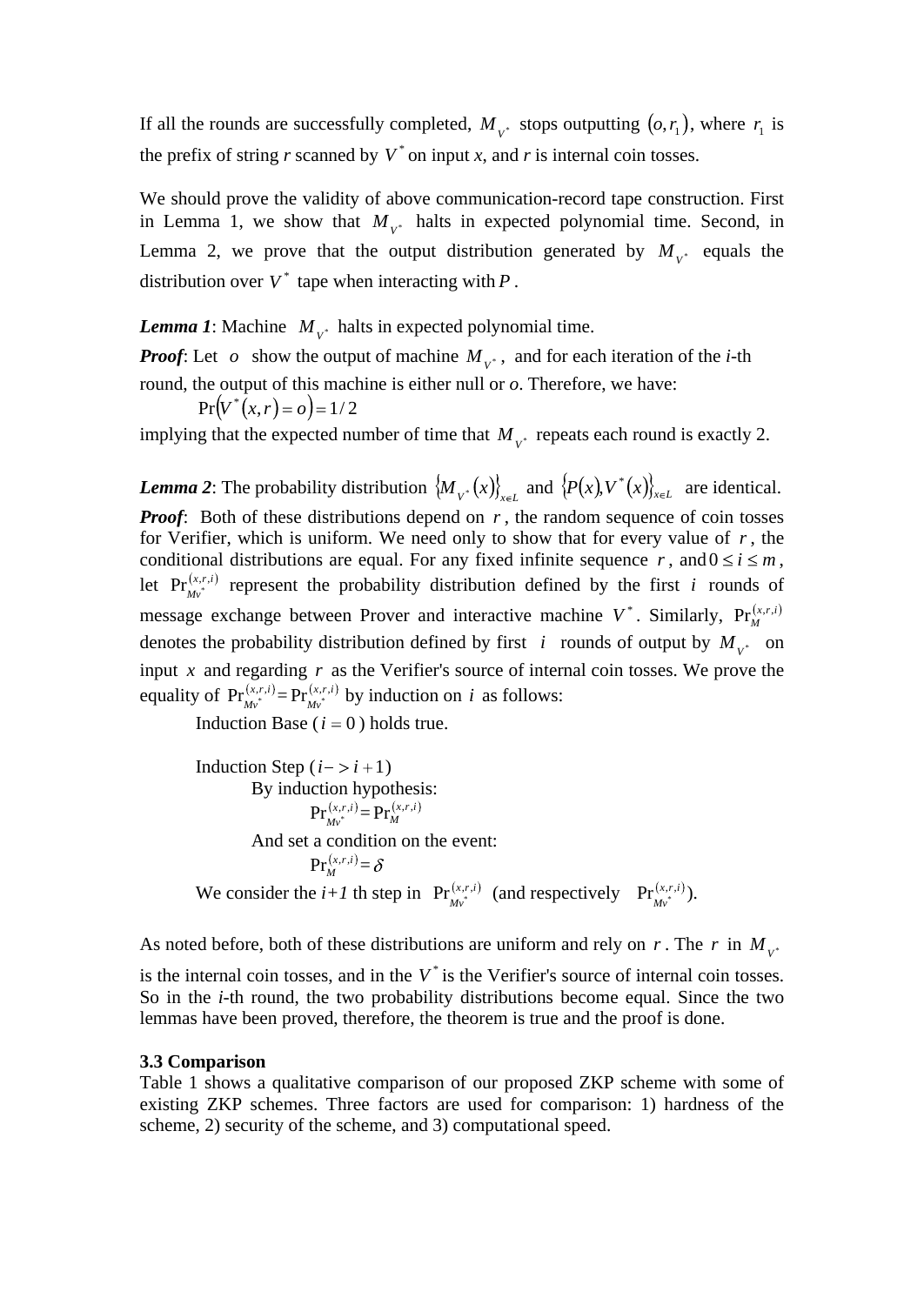The ZKP schemes in the literature can be categorized into three groups. In the first group, the intractable problem is integer factorization. They are insecure and forgeable and have low computation speed in execution. Unlikely, in the second group, Schnorr scheme for example, the hardness of the schemes is based on discrete logarithm problem. They are fast in comparison to the first group. Up to now these schemes have remained secure. In the third group, the intractable problem is multivariate quadratic problem. They are computationally the fastest.

The hardness of our proposed scheme is based on multivariate quadratic problem. Since any zero knowledge proof system is provably secure, our scheme is also secure. Since the proposed scheme does not use exponentiation, it is faster than previous schemes. The advantage of our scheme to third group is that its secrecy is not easier than third group.

Definition :

| The ZKP schemes   Hardness |                                           | <b>Security Speed</b> |                     |
|----------------------------|-------------------------------------------|-----------------------|---------------------|
| Fiat -Shamir               | Integer factorization                     | No                    | Lower               |
| Guillou-                   | Integer factorization                     | No                    | Low                 |
| Quisquater                 |                                           |                       |                     |
|                            | Fiege-Fiat-Shamir   Integer factorization | No                    | Low                 |
| Schnorr                    | Discrete logarithm problem                | Yes                   | Fast                |
| Our Scheme                 | Based on QMQ                              | Yes                   | <sub>1</sub> Faster |

**Table1: Comparison of our scheme with some existing schemes**

## **4. Conclusion**

We introduced <sup>a</sup> novel intractable problem bases on the hardness of the NP-completeness of multivariate quadratic. This problem uses quaternion algebra. Based on this problem, we also proposed a scheme for zero knowledge proof. We proved that the proposed scheme has the two properties mentioned in black box definition for ZKP. The use of quaternion adds some advantages to conventional MQ problems. One advantage is that one can have multiple keys. The other benefit is that the key lengths can be short just like public key systems based on MQ. The proposed ZKP scheme can be used as a method for identification and is faster than some existing ZKP schemes.

### **References**

- [1] S. Goldwasser, S. Micali, and C.Rckoff, *The Knowledge Complexity of Interactive Proof Systems*, SIAM journal of computing, vol. 18, pp.186-208, 1989
- [2] O. Goldreich and Y. Oren, *Definitions and Properties of Zero-Knowledge Proof Systems*, Journal of Cryptology, vol. 7, no. 1, pp. 1-32, 1994
- [3] O. Goldreich, *Zero Knowledge Twenty Years after its Invention, Electronic Colloquium on Computational Complexity*, Technical Report TR02-063, 2002
- [4] A. Fiat and A. Shamir, *How to Prove Yourself: Practical Solutions to Identification and Signature Problem*, Crypto 86, vol. 263, pp.186-189, 1987
- [5] S. Micali, A. Shamir, *An Improvement of the Fiat-Shamir Identification and Signature Scheme*, Crypto 88, vol. 403, pp.244-250,1988.
- [6] U., Fiege, A. Fiat, A. Shamir, Z*ero Knowledge Proof of Identity*, Proc. Of 19 th STOC, pp.210-217, 1987